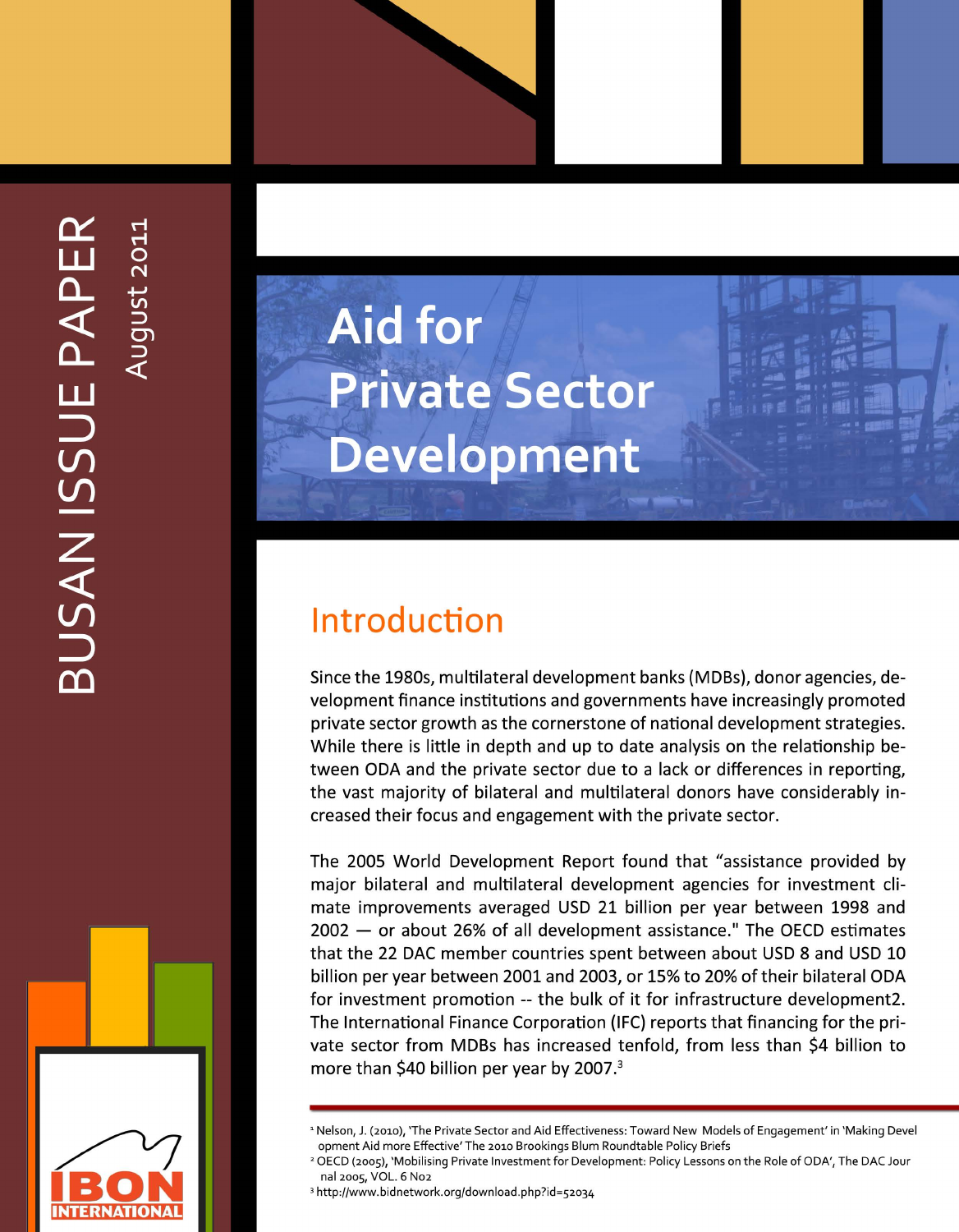The Aspen Institute reports that the 16 European Development Finance Institutions -- which only make investments in private firms or financial institutions -had an investment portfolio of EUR 16.7 billion in 2008 for a total of 4,221 projects. These financial investments were in the form of equity, loans and guarantees with an average project size of EUR 4 million.<sup>4</sup>

These substantial and increasing volumes of resources being spent for the private sector by institutions with mandates to reduce poverty and promote sustainable development in developing countries certainly deserve closer scrutiny.

#### Rationale for PSD

Donor agencies claim that promoting private sector development benefits the poor and is therefore consistent with their mandates. The Netherlands Ministry of Foreign Affairs, for instance, notes that "nine out of ten people in the developing world earn their income in the private sector... On average, the private sector in developing countries, both formal and informal, accounts for 65 to 75% of the Gross National Product (GNP)"<sup>5</sup>. Therefore creating a business environment more conducive to the growth and competitiveness of the private sector; assisting poor households and small and medium enterprises to participate in different parts of the value chain; and promoting public-private partnerships in order to reduce investment risks all benefit the poor in terms of job creation and raised incomes, greater availability and choice of improved goods and services at lower prices, and more tax revenues for public services.

This is the basic rationale for the market-led development strategy that has actually been dominant among policy makers since the advent of

the Washington consensus in the 1980s. The converse of this is the gradual diminution of the role of the state in steering the economy and in the direct provision and distribution of goods and services through the privatization of state assets and social services, liberalization of trade and investments, and removal or relaxation of regulations on business. Indeed, these structural reforms were often attached as conditions to aid or loans for developing countries.

But in the wake of the worst financial and economic crisis since the great depression, and record levels of hunger, unemployment, and underemployment, widening inequality and mass poverty, it is imperative to question this development strategy as a whole and donor policies for the private sector in particular.

### Which private sector?

In the first place, there is a need to ask who is the private sector that donors aim to support. According to the OECD statistical glossary, "the private sector comprises private corporations, households and nonprofit institutions serving households" (REF). $6$  The 2006 OECD "Promoting pro-poor growth: private sector development" brochure stresses that "the private sector consists of more than formal businesses. Individuals and households, from rich to poor, also operate as private economic actors when they consume goods and services, sell their labour, farm or produce goods and services". The 2003 OECD Poverty and Health publication uses a wide definition, referring to a range of actors who are "all service and funding providers working outside governments", which includes non-governmental organisations, forprofit private sectors, foundations, voluntary contributions and private academia."<sup>7</sup>

With such an all-encompassing definition, no one would dispute that the private sector is absolutely

 $4$  Barbarasa, E. (2010), 'Catalyzing Support for Small and Growing Businesses in Developing Countries: Mapping the Policies of International Development Donors & Investors'. Aspen Network of Development Entrepreneurs

<sup>5</sup> http://www.bidnetwork.org/download.php?id=52034

<sup>&</sup>lt;sup>6</sup>http://stats.oecd.org/glossary/detail.asp?ID=2130

<sup>7</sup> http://www.oecd.org/dataoecd/50/31/45677388.pdf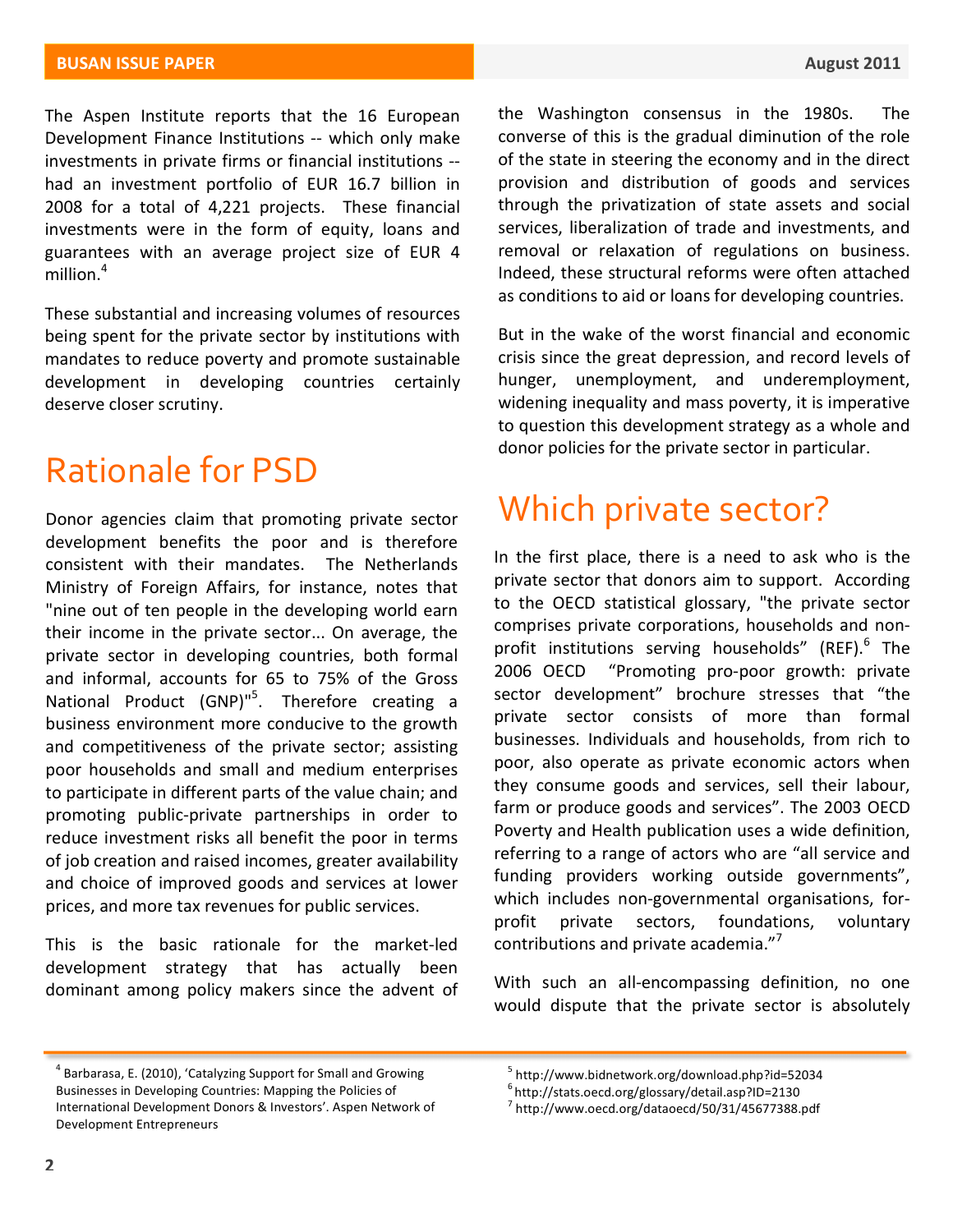crucial for development. But the needs and interests of for-profit enterprises would certainly differ from that of not-for-profit organizations; as would big conglomerates from SMEs; transnational corporations from local enterprises; formal from informal; and so on. It also follows that these various actors have different contributions and roles in terms of eradicating poverty and promoting equity.

#### Whose development?

Fostering a favorable environment for business in general, without regard to the differential benefits captured and costs borne by different sections of society (or different "private sectors") is not an effective or equitable use of development resources. Indeed, studies show that local SMEs especially in rural areas have greater positive development impacts compared to transnational corporations yet a Eurodad report revealed that only about 16 percent of total IFC investment in low income countries goes to local firms while the majority is funneled towards Transnational Corporations (TNC) from OECD countries.<sup>8</sup>

Public financing including aid for the for-profit private sector is particularly problematic because of the inherent tension between private interests of business and public or social goals. The profitmaximizing logic and market competition among private enterprises often means reducing wages and undermining collective rights of workers; pricing goods and services beyond the purchasing power of the poor; or simply not shouldering the full social and environmental costs of their operations. Examples are ubiquitous: the poor households who can't access basic services; pollution; climate change, etc. The central duty of governments with respect to the forprofit sector is to ensure that they do no harm and actually contribute positively to development.

This problem is especially acute in dealing with TNCs with billions of dollars in revenues, often larger than the total budget of many low income countries. Such companies have huge advantages in terms of influence and lobbying capacity, access to information, resources and legal and technical expertise  $-$  making it extremely difficult for developing country governments to regulate their operations in order to ensure their adherence to human rights and development goals. Under many trade and investment agreements, large corporations can even sue governments in international tribunals for losses incurred due to, say, changes in regulations or court decisions.<sup>9</sup>

Responding to some of the problems, the OECD has put forward voluntary guidelines and recommendations for the governance and regulation of TNCs, based on major areas of business ethics. Similarly the United Nations Global Compact is an initiative for business to align their work with ten universally accepted principles on human rights, labour, environment and anti-corruption. While positive, these guidelines remain voluntary, lacking any globally enforceable standards within a clearly defined framework. Since their introduction, governments and businesses alike have signed up to the guidelines, but human rights violations and largescale environmental destruction have continued.

# Towards binding codes for private sector development

Government support to the private sector should not undermine the state's legitimate and principal role in providing essential public goods and services to the people, and steering the overall development of the

 $8$  Eurodad (2010), 'Development diverted: how the International Finance Corporation fails to reach the poor', December 2010

 $9$  Khor, M. (2008), 'Bilateral and Regional Free Trade Agreements: Some Critical Elements and Development Implications'. Third World Network.